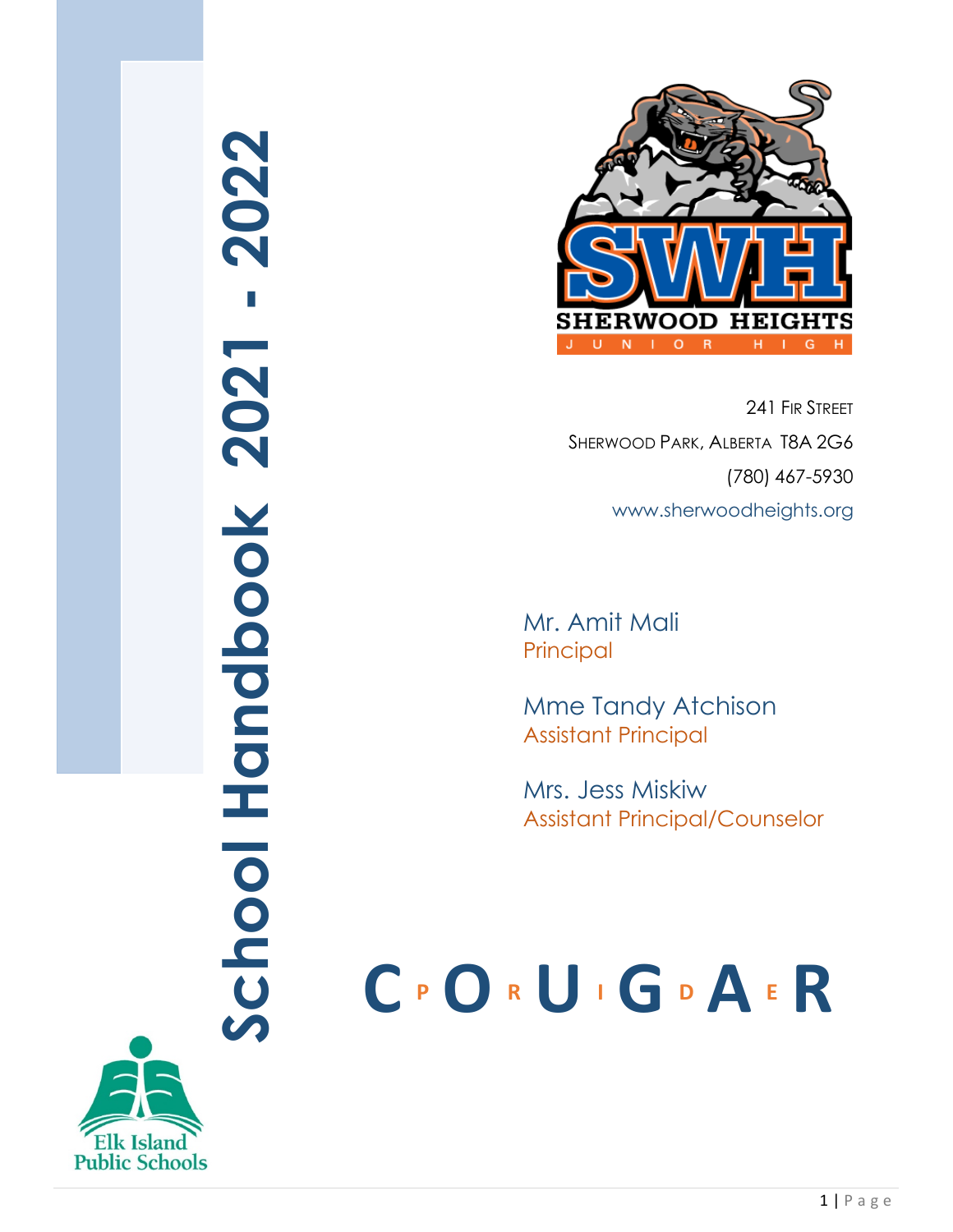# Welcome!

Welcome to Sherwood Heights, home of the Cougars. Here, students can apply themselves and experience successes in both their academic and extra-curricular life. Starting in a new school also means that are many opportunities to make new friends throughout the year. At Sherwood Heights, students will enjoy a wide variety of learning experiences in their core, core+, activity+ and option courses.

The vision of Sherwood Heights Junior High School is to have all students, families, and staff be of good character, focused on academics, respectful of each other and actively engaged in all aspects of school life. Students are encouraged to take PRIDE in their learning: Perseverance, Respect, Integrity, Dedication and Enthusiasm.

Students and parents will notice some changes to our program this year which are designed to enhance the educational experience of students. A few important changes are all the new COVID-19 measures in place as well as the 6-day 6-period timetable.

Students will have many opportunities to become involved at the school in activities such as Art, Band, Drama, Computers, FSL, Student Leadership, and many other activities. We encourage students to maximize their sense of belonging by joining the activities that interest them. During their time at Sherwood Heights, students will begin making choices toward developing the person they are to become in high school and beyond. We are proud of our school and its traditions - in academics, athletics, the arts, and various student activities. Again, we warmly welcome all students to Sherwood Heights Jr. High School and hope your time with us will help you "Reach for the Heights".

Please check out our web page at [www.sherwoodheights.org](http://www.sherwoodheights.org/) to find out more about our school. The website will be updated frequently. You can also follow us on Twitter and Instagram @swhcougars.

# School Programs

Sherwood Heights is home to many diverse programs:

- Regular program
- French Immersion
- Impact, a district program that supports students with learning disabilities
- Logos which provides students with instruction of the regular material from a nondenominational Christian perspective
- Academic Excellence that offers enrichment programming to grade 8, 9 students who qualify for the program

# PowerSchool

Students and parents are issued a PowerSchool login and password. To log into the Parent Portal, visit the parent quick links at the bottom of the eips.ca home page or go to: <https://powerschool.eips.ca/public>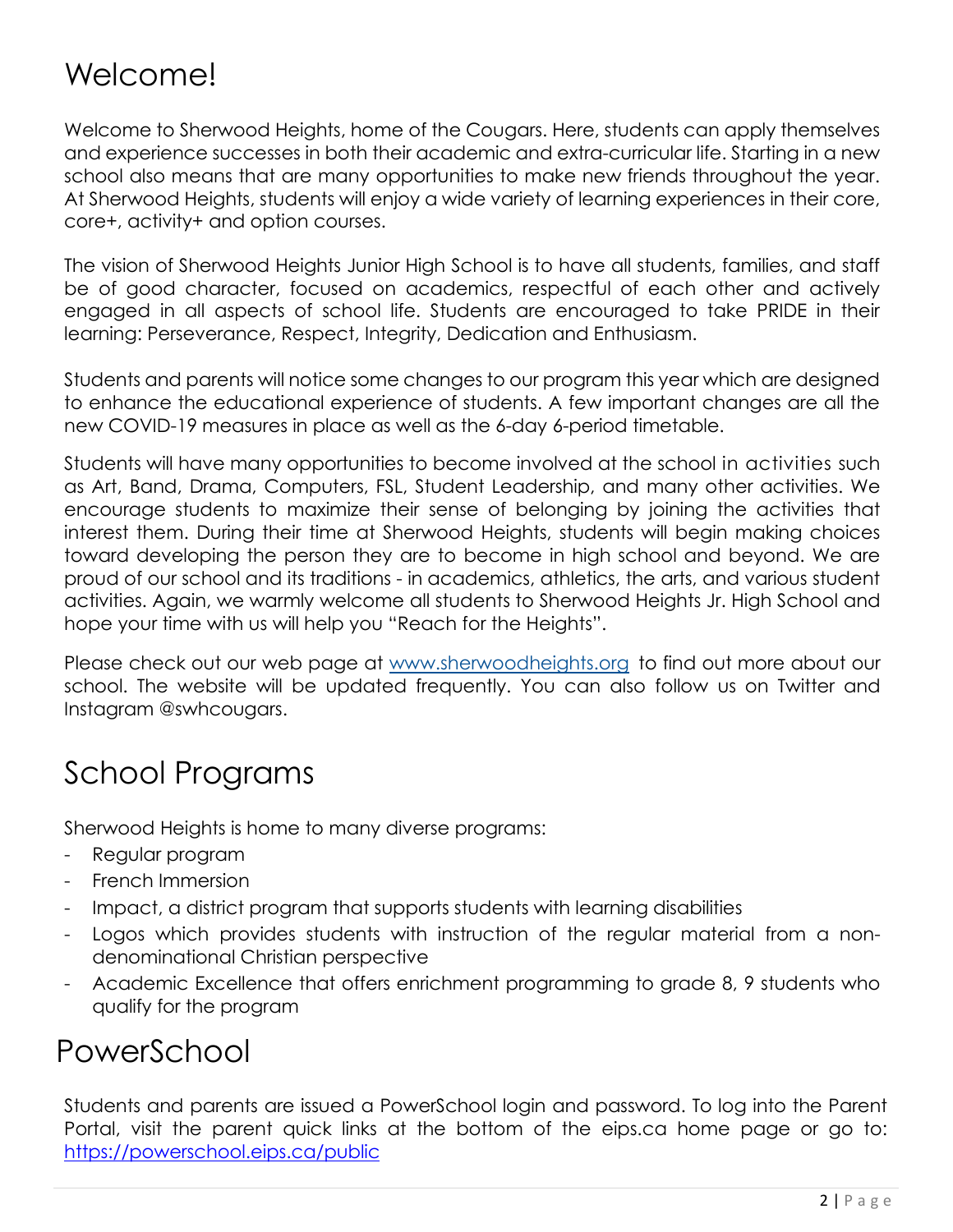A parent account allows you to review marks, lates, and absences from home and pay school fees. We encourage you to stay involved in your child's education by using PowerSchool. Don't wait for the November interviews to find out how your child is doing. If you have any questions or need help accessing your parent account, please contact the school.

# **Attendance**

Regular and punctual attendance is essential for optimum performance. Parents are encouraged to schedule holidays during regular holiday times to avoid missing valuable instructional days.

### **ABSENCES**

Parents are required to complete the Covid-19 Daily Checklist to determine if their child is fit to attend school each day.

Schools are required to keep accurate attendance records. *Please contact the school by phone, email or voice message any time you know your child will be away, arriving late or*  **needing to leave early.** Please include the student's name, homeroom and date(s) of the absence or time they need to leave. Also, a general reason needs to be logged for each absence (e.g., sickness, appointment, travel).

- If your child needs to leave during class time, parents must call the school once they have arrived and the student will be dismissed at that time. Students must check out at the office before leaving the building. Parents do not come in to sign their student out. Whenever possible, please email or call to inform the school of an upcoming absence.
- If your child leaves at lunch time, they can leave without advising the office of their departure if you have already informed the school of their absence.
- If your child needs to leave during the day and the school has **not** been informed, we require a parent or legal guardian to call the office to sign out the child. At this time, please provide a reason for the absence and expected length of the absence.
- Please advise us if someone else is coming to pick up your child. A third party (e.g., older sibling, family friend, or grandparent) is not permitted to sign out your child without prior consent from a parent or guardian.
- If a parent or guardian does not contact the school prior to an absence, students are marked Absent (unexcused absence) and you will be contacted by the attendance secretary.

For your convenience, there is a Quick Link on the sherwoodheights.org website where parents can "Report an Absence".

*NOTE***:** Students are responsible for catching up on the work they have missed during an absence.

### **ABSENCES WITHOUT A VALID REASON**

Students absent without a valid reason will be referred to an Administrator to investigate the potential truancy. If there is truancy, administration will address the situation with the student and involve the parents/guardians. Examples of truancy: refusing to come to school; going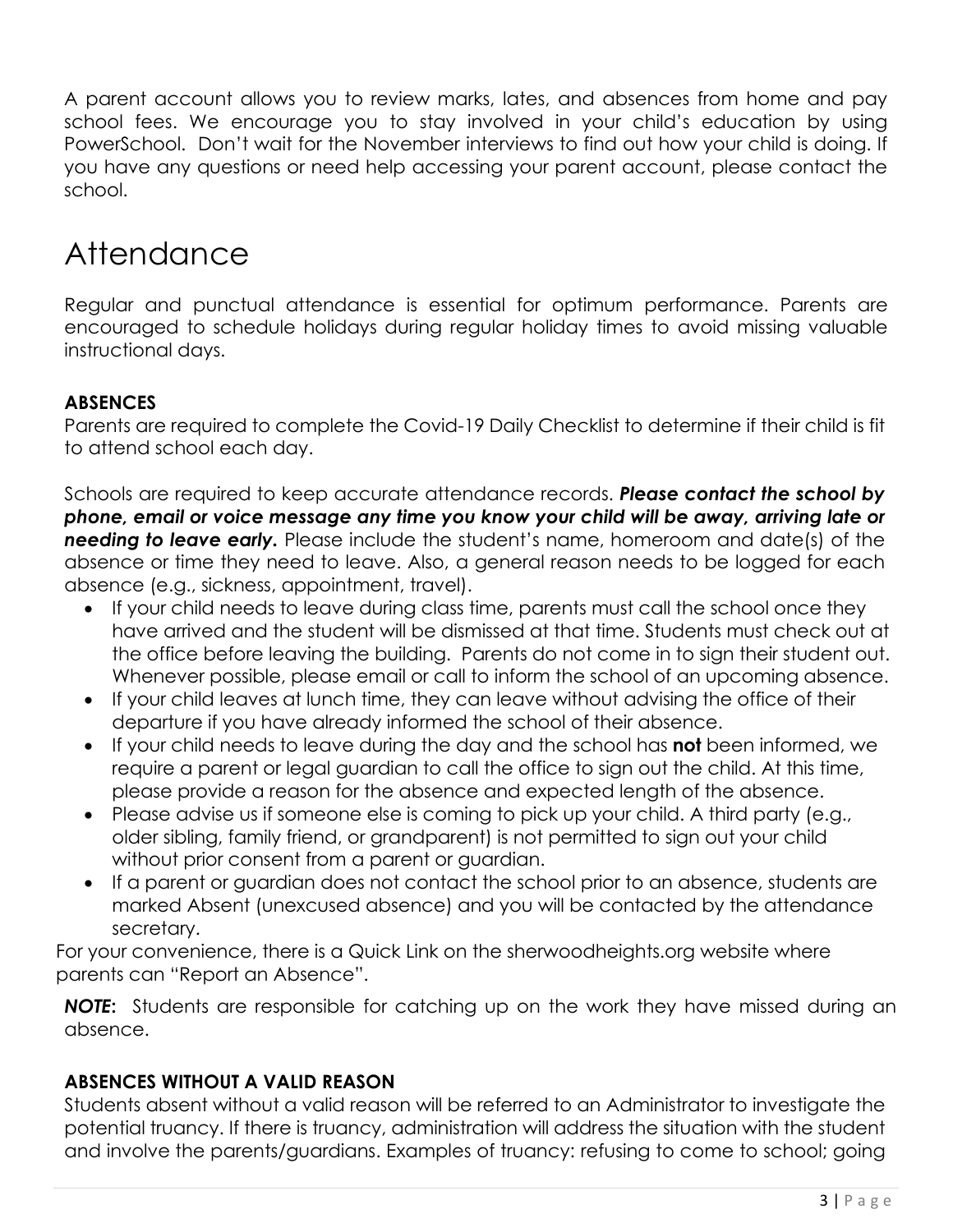to the mall for an extended lunch hour; leaving the building during school hours without permission; feeling unwell, leaving class and not reporting to the office.

### **LATES**

Students who are not in their class by 8:44 a.m. and 1:16 p.m. are late for class and must report to the school office for a late slip. After lunch a warning bell will ring at 1:10 p.m. to let students know they can re-enter the school and head to class.

**A note or phone call should accompany an excusable late** such as a dental appointment. We are teaching our students to become responsible citizens. Barring any extenuating circumstances such as the buses running late or an extreme winter storm, a late is a late. For example, if a student sleeps in and the parents call in, the student is still late.

Students who are late may be assigned study hall detentions at lunch. Any student who misses a study hall will be assigned further study hall days. Students are expected to arrive on time and bring work to do. Any student who arrives late or unprepared will be turned away and will have to return the next day.

Students who are late between classes may be assigned consequences by their classroom teachers. Ongoing lates may lead to further consequences, parental contact and suspensions.

# School Fees Collection

School fees will be issued for each student by semester. Parents can pay fees using a credit card through the online fee management system. Cheques and cash will be accepted at the school, but parents/guardians are encouraged to pay online by logging in to their PowerSchool Parent Portal. Please contact the school if you need to make payment arrangements. Unpaid school fees may be sent to collections and may impact course selection of complementary courses.

# Visitors to the School

All public schools and school grounds are private property. Only students registered at a given school are authorized to be on that school's grounds or in that school's building during school hours. Due to Covid-19, visitors and parents need to call and make an appointment before entering the school. If Parents need to drop off items, they can call the school and the student will meet them outside.

# Lost and Found

Students who have lost articles, should check with their teachers in physical education or at the office. We have a lost and found bin located by the front doors. Periodically, lost items are put on display on tables in the main hallway for a few weeks. Any unclaimed items are given to charity.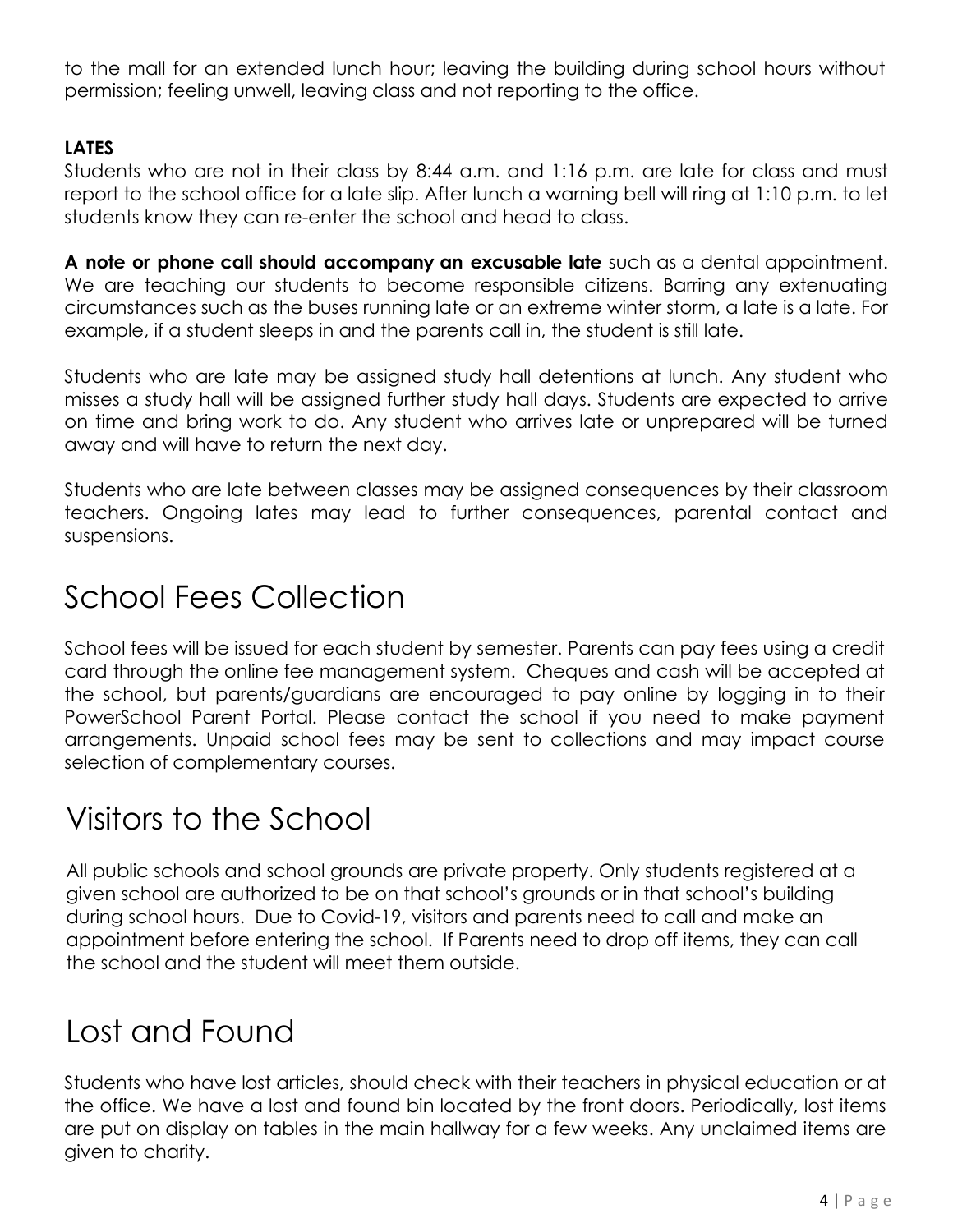# Illness and Injury

Students who become ill or get injured at school are to report to a teacher or the school office. If the illness or injury is of a serious nature, parents or the specified emergency contact person will be notified, and arrangements will be made for the student to be sent home or to seek medical attention. In emergency cases, school personnel will summon an ambulance.

Students who display Covid-19 symptoms or feel sick in any way during the school day must be picked up. Families must ensure the school has current emergency contact information on file, and those listed are prepared to respond immediately.

Non-prescription drugs will NOT be administered to students by any member of the Sherwood Heights school staff.

Prescription drugs may be administered by the principal or designate upon completion of the EIPS form by parents, and upon agreement of the parents and the principal.

# COVID 19

Elk Island Public Schools has worked hard to develop a document to help maintain the safety of our students and staff. Please follow the link below to get information about our policies and procedures:

<https://www.eips.ca/download/361973>

<https://www.eips.ca/school-operations-2021-22/faqs>

# Assessment

The PowerSchool Parent Portal allows parents/guardians access to academic information for their student(s).

Student achievement on report cards will be reported as a percentage in core classes and letter grades in complementary courses. Teachers will use multiple pieces of evidence and their professional judgment in determining student assessment levels.

The [Sherwood Heights Guide to Reporting Student Achievement](http://sherwoodheights.org/) is posted on our website. Learning outcomes and evaluation procedures in each subject are provided to students on an ongoing basis. Teachers inform students how their achievement will be determined and provide students with clear descriptions of performance criteria and standards, such as rubrics and exemplars, prior to assessment tasks.

Final exams are written in June. Students who are unable to write a final assessment because of serious illness, injury, bereavement or for other compelling reasons for which sufficient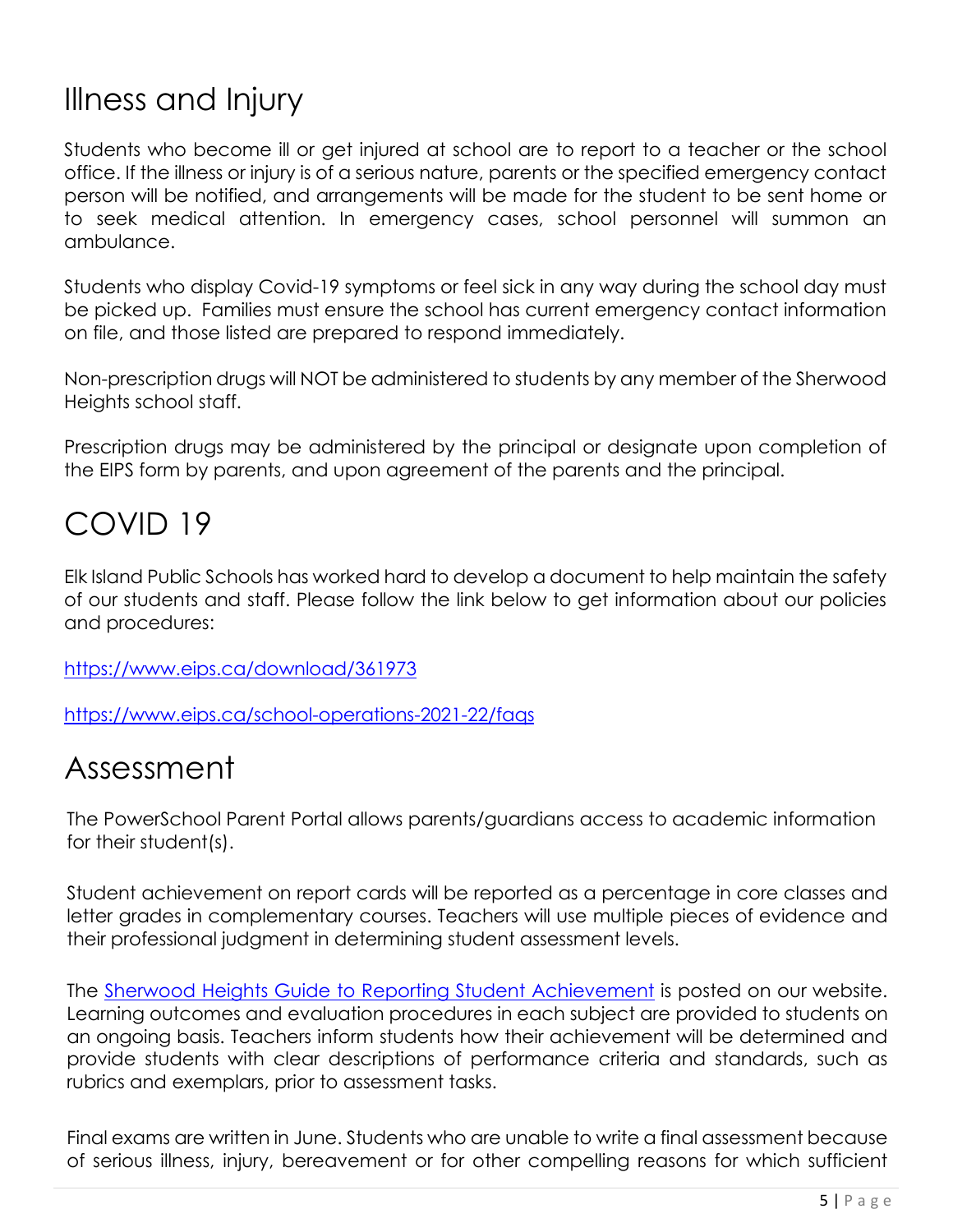cause is demonstrated, should contact an administrator. He/she will determine if an alternative final assessment is appropriate. Accommodation may take the form of:

- a) An exemption from the final assessment, if enough assessment evidence is available to determine the students' achievement of the learning outcomes
- b) A final assessment is administered under secure conditions prior to leaving early.

### **REWRITING AN EXAM**

Students are able to re-submit, redo and re-write assessments in accordance with the guidelines of [Administrative Procedure 360](https://www.eips.ca/about-us/administrative-procedures/360) and the EIPS Guide to Reporting Student Achievement. A re-write is an opportunity to show that further learning has occurred. The re-write does not need to be the same assessment, or even the same type of assessment, but it does need to assess the same concept(s). The assessment type is at the discretion of the teacher.

For a re-write to occur, a student must show that further or re-learning has occurred before a re-write or redo can be completed. The student must show, with the support of the teacher, that they have a further understanding of the concept being assessed. Once this is done, a redo or re-write will occur at an agreed upon time between the student and the teacher within a reasonable time. The student will receive the mark that best reflects their understanding of the concept being assessed.

### **FINAL REPORT CARDS**

Final report cards will be available to view and print on the Parent Portal on the last day of the school year.

# Parent / Student / Teacher Conferences

Parent / Student / Teacher conferences are held in November and March each year. Conferences this year will be virtual in nature. A link to sign-up for interview times as well as instructions for attending the virtual conferences will be sent prior to the fall and spring conference dates.

**DATES:** Fall 2020: To Be Determined Spring 2021: To Be Determined

# Responsibilities of Parents

The Division promotes, reinforces and encourages student self-discipline, respect and responsible behavior. Parents have a responsibility to ensure their children are ready to learn, and to help them make good academic progress. Parents play an important role where they:

• maintain communication with school staff regarding the progress of their children and attend scheduled conferences with their child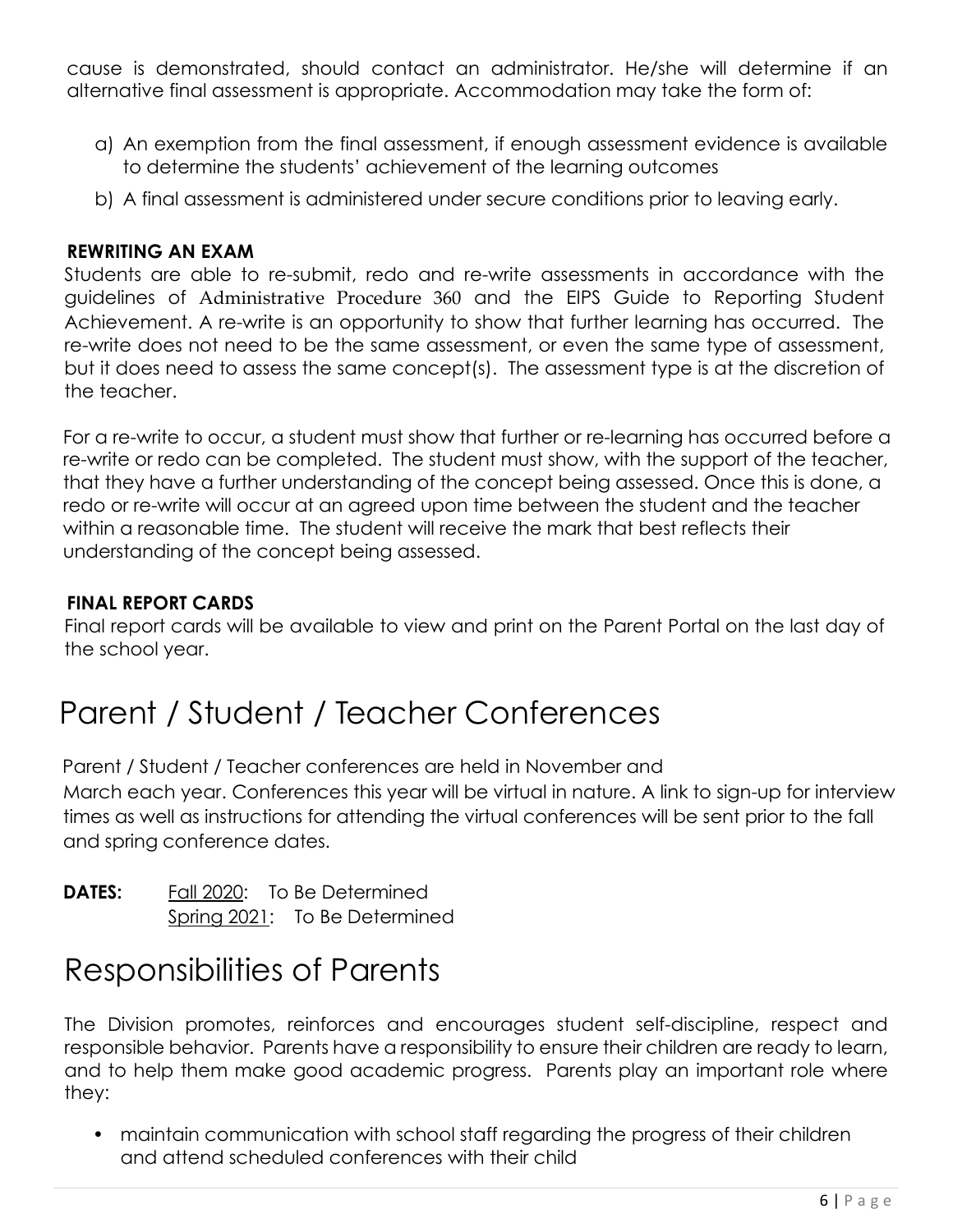- are aware of and support school policies and procedures
- encourage their children to diligently pursue their studies
- provide positive conditions to support learning (e.g., sleep, nutrition, place to study, learning materials, etc.)
- ensure punctual, consistent attendance of their children
- complete the daily COVID-19 Screening Questionnaire
- engage in school activities by following the [Parent Council Group](https://www.sherwoodheights.org/parents/parent-council) meetings

# Responsibilities of Staff

Staff are responsible for establishing a positive school climate in which structure, support and encouragement are provided to assist students in understanding the importance of education and developing a sense of self-discipline and responsibility while making a positive contribution to society.

This is a climate in which:

- Students feel safe, important and trusted, and can develop, assume and maintain responsibility and self-motivation
- Teachers have a thorough understanding of subjects they teach, and they design a flexible learning environment to support students
- There is a joint commitment to learning and a feeling of mutual respect among staff, students and parents
- Appropriate behavior is consistently encouraged and complimented, thus increasing student self-esteem and reinforcing positive behavior
- On-going communication exists between staff and students, as well as staff and parents to encourage and provide the opportunity for active and constructive parental involvement in the education of their children

# Substitute Teachers

Substitute teachers are important to the operation of a school. They provide instruction to students when the regular teacher is unavailable. Substitute teachers must be given the utmost respect. Students referred to administration by a substitute teacher for disruption of the learning environment may be assigned a consequence in accordance with the Behavior Plan.

# Private Property Surrounding the School

Our school strives to be considerate of our neighboring residents, schools and recreational facilities. As good citizens and neighbors, our students are respectful of neighbours and private property.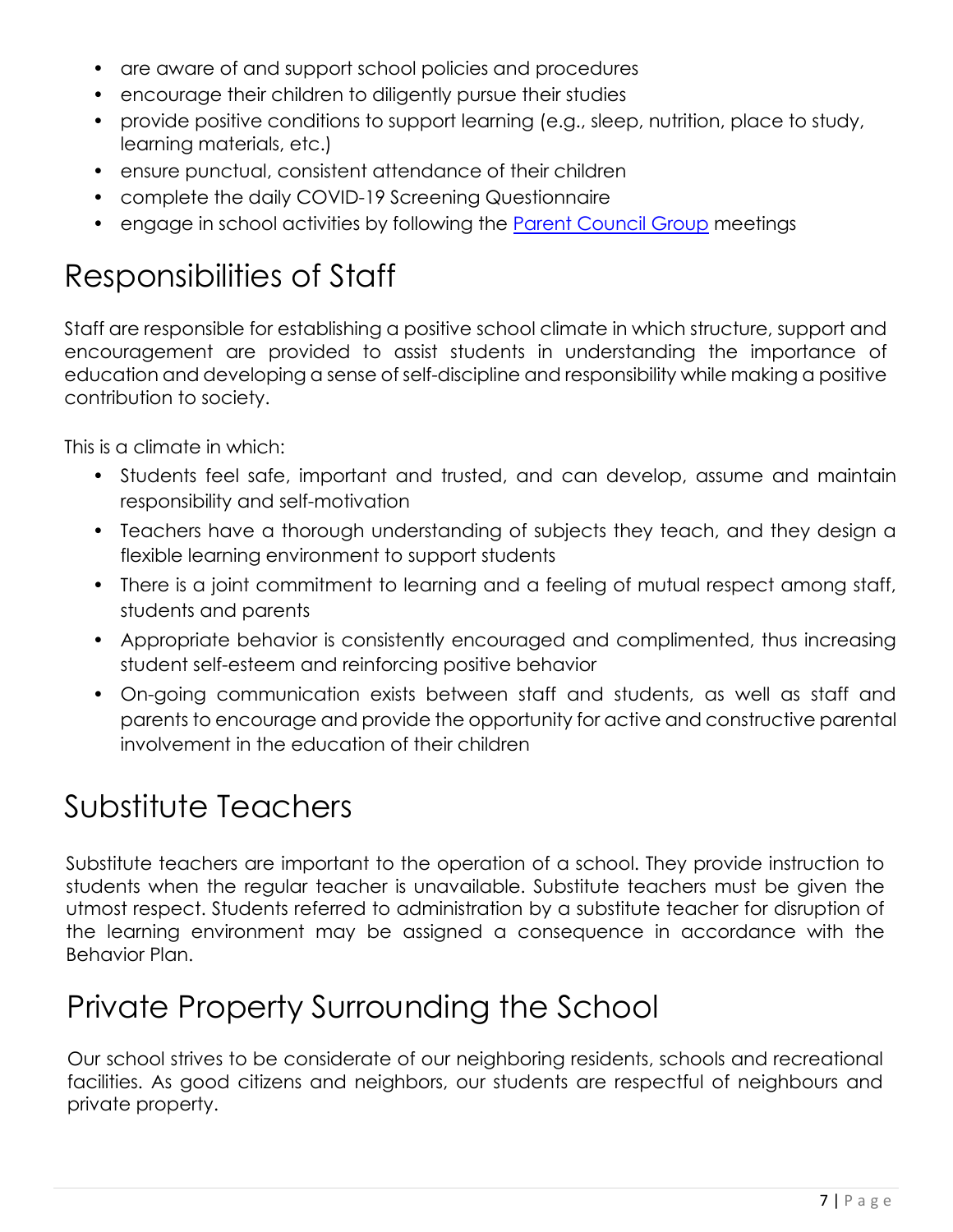# Lunch Hour

All students are permitted to stay for lunch at Sherwood Heights. However, students may choose to stay at school, go outside and eat on the school grounds, eat at home or go offcampus during the lunch hour. The Elk Island Public School Board of Education does not fund the cost for supervision during the noon hour. As a result, every student will be levied a fee that is used to pay for the cost of supervision during the noon hour. There are vending machines available and our canteen has a small variety of food to supplement student lunches.

### **LUNCH PROCEDURES**

Following dismissal from period 4, students that are staying inside must eat in their homerooms for the duration of the designated eating time (approx. 20 minutes). Students are dismissed from their lunchrooms after they show the supervisor that the room is tidy. After dismissal, the students must remain in their designated grade-level area either inside or outside.

Students who choose to repeatedly misbehave during the lunch period may have their privilege of eating lunch at school suspended. Students are expected to keep the school grounds free from litter.

The noon lunch break is a great time to socialize with their peers and participate in school clubs and activities.

# General Expectations

### **SKATEBOARD, BIKES & SCOOTERS**

For their own safety, students are required to use a helmet when using skateboards, bikes or riding a scooter. Skateboards, bikes and scooters are not permitted on the front sidewalks between 8:00 a.m. and 4:00 p.m. Students are asked to carry skateboards and scooters within the school and store them in lockers. Bike racks are provided for student use. The school is not responsible for the safekeeping of bicycles brought on to school property.

### **DRESS EXPECTATIONS**

In establishing and providing for respectful, safe and secure school environments, the wearing of appropriate clothing by students is an important factor. Students are expected to wear appropriate clothing in the school at all times during the school day. Appropriate clothing is that which is acceptable to the established norms of the school community, staff and school administration. It is free from: inappropriate words, phrases and images; being sexually explicit or revealing in nature; or inappropriate accessories that may cause potential harm to self and others. Students who do not meet the clothing expectations will be asked to make the appropriate clothing change to meet expectations.

### **NON-MEDICAL FACE MASKS**

Within all EIPS-operated buildings and buses the use of non-medical face masks are optional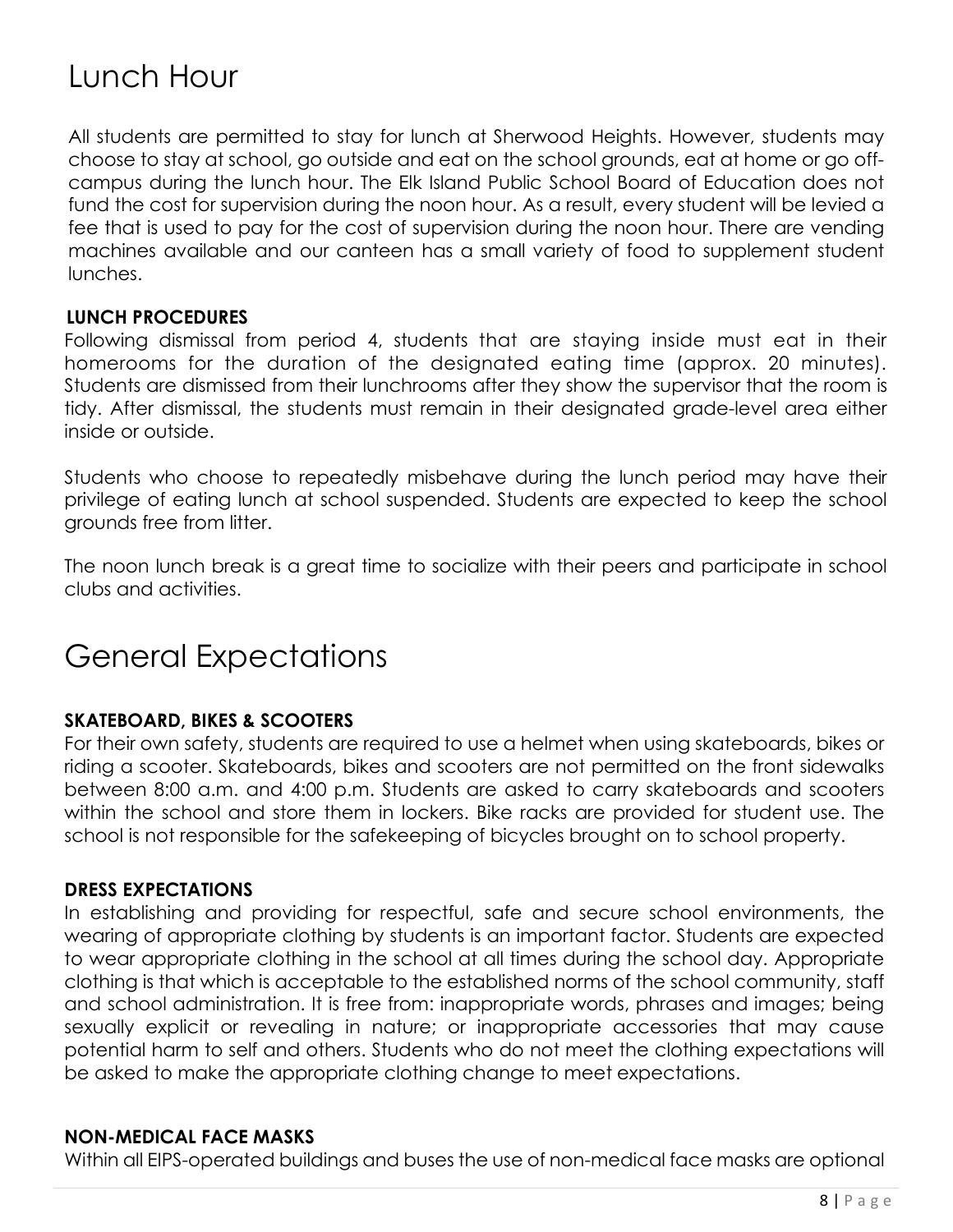for all staff, students and visitors.

### **SCHOOL BAGS**

Containers such as backpacks, purses, large bags, gym bags, not required immediately for physical education, must remain in lockers or other designated areas inside the homeroom classroom.

### **STUDENT PERSONAL DEVICE POLICY**

Students and staff will not use personal devices during class time unless for a specific learning activity as directed by the teacher or unless the personal device is required for a diagnosed medical condition or an identified inclusive educational need. Student personal devices will be stored either in the student's locker or in a pouch organizer in the classroom. Students will not access devices stored in lockers during class time. Devices can be accessed during identified break periods (class break, lunch, etc.)

- Examples of learning activities: Kahoot, research, definitions.
- Examples of non-learning activities: gaming, music, texting, phone calls, social media.

### What is a personal device?

Cell phones, earbuds (wired or wireless), gaming systems, iPad, Chromebook, laptops, smart watches, or any electronic device that is not specified in an ISP.

Consequences for Non-compliance

- If a student is using a personal device or if a staff member sees it on their person, the student will be directed to the office to meet with his or her grade-level administrator.
- Consequences for students may include confiscating phone for the rest of the day or calling parents to pick up device. Continued misuse may result in blocking device from school Wi-Fi or asking student to turn into office at beginning of each day.

### **APPROPRIATE USE OF LOCKERS**

Locks for hall lockers are supplied by the school. Students should not share their combination with other students. Sherwood Heights retains ownership of all lockers with the expectation that they will be used with due care. Any posters/materials in a locker must be appropriate and easy to remove. Lockers will be cleaned out periodically throughout the year.

Students should get their materials from their locker before classes begin. In the morning, each grade will have a designated bell to inform them of their locker access time. Access times are as follows: Grade 7 at 8:38 a.m., Grade 8 at 8:40 a.m., and Grade 9 at 8:42 a.m. or at the end of lunch. Students should not need to go to lockers between classes. They are expected to have all appropriate materials / books for their classes. Homeroom classes may also have a designated storage space for materials / books; ask your teacher for more information.

If the Principal has reasonable grounds to believe that a search of the student, their backpack or their locker will reveal a breach of school rules, then they are permitted to search the locker with the student and another adult present.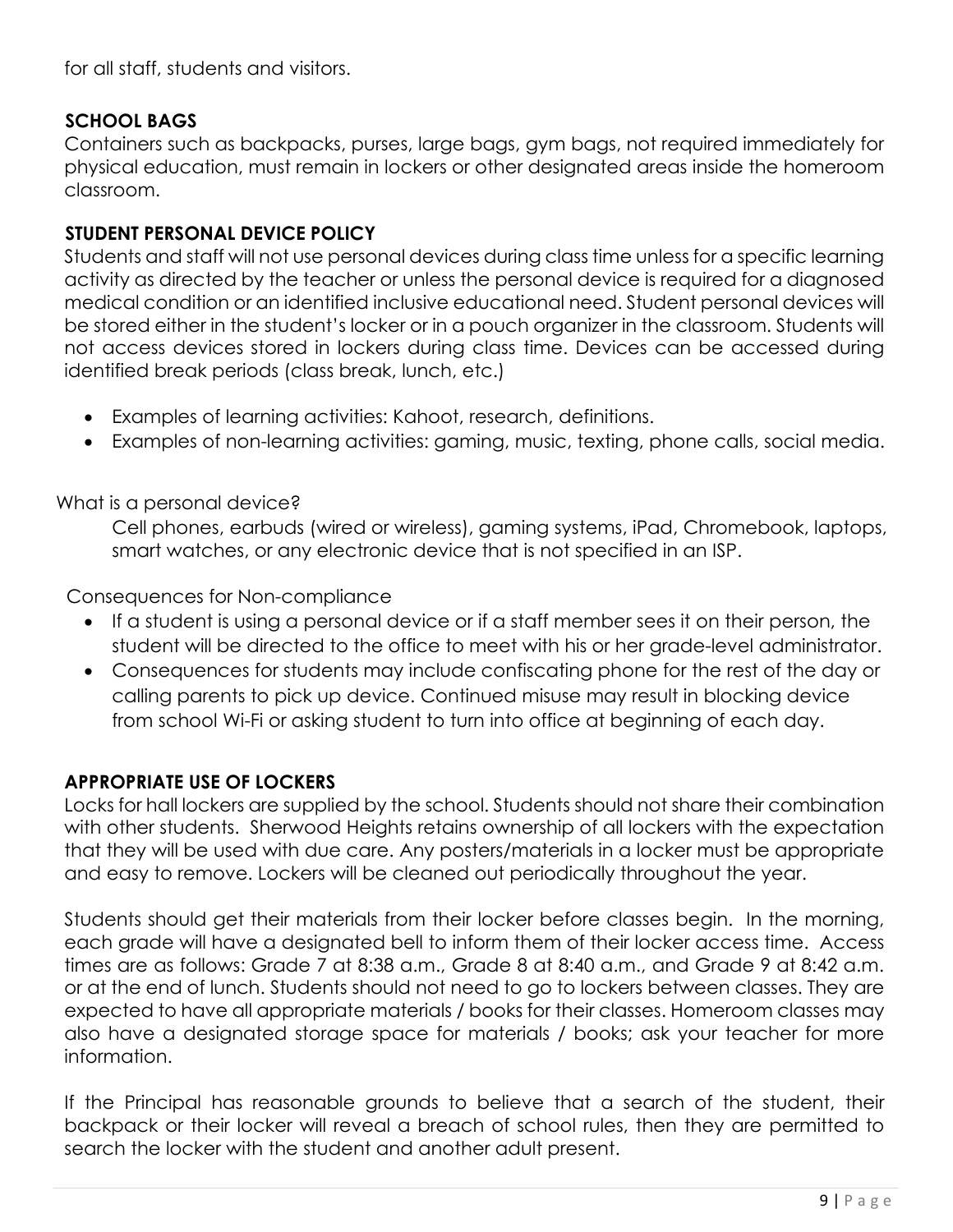### **OFFICE TELEPHONE**

Students are asked to only use the office phone for illness or emergency. The school does not accept telephone calls for students except in cases of emergency.

### **TEXTBOOK RENTAL**

All texts are rented from the school. Students are expected to take proper care of these texts and will be charged for damaged or lost texts. If a lost text is found at a later date, a refund may be made.

### **LEARNING COMMONS/LIBRARY**

The Learning Commons/Library is not accessible during the day. Students wanting to borrow library materials can put them on hold in their Destiny account. Books will be delivered to students when they become available.

### **PERSONAL BELONGINGS**

It is recommended that any items of a valuable nature should be left at home. The responsibility for the safekeeping of all personal property is that of the owner.

### **SCENT POLICY**

We are a scent aware site and ask staff, student and visitors to be aware that there are some scents that may cause allergic reactions to others. We ask students not to bring and use any sprays (perfume or deodorant) anywhere in the building. Students are however encouraged to keep a stick deodorant at school. They should use it in the privacy of the bathrooms.

# Behavior Plan

Our school's Behavior Plan is based upon the following student choices:

- 1. The primary purpose of the school is learning. The atmosphere in the school must be conducive to learning.
- 2. Students have responsibilities as learners and as good citizens of the school community. Students are responsible for their behavior at all times throughout the day.
- 3. Every student has the right to learn in a safe atmosphere free from physical harm and/or emotional distress.
- 4. The Behavior Plan takes into account the fact that students are individuals. Therefore, there may be variations to the plans developed based upon the administration and teacher's discretion.
- 5. The school shares the responsibility with the home for teaching acceptable behavior. By communicating and working together, we can promote positive student conduct.
- 6. Students will respect all people, including themselves, and all property, including their own, at all times.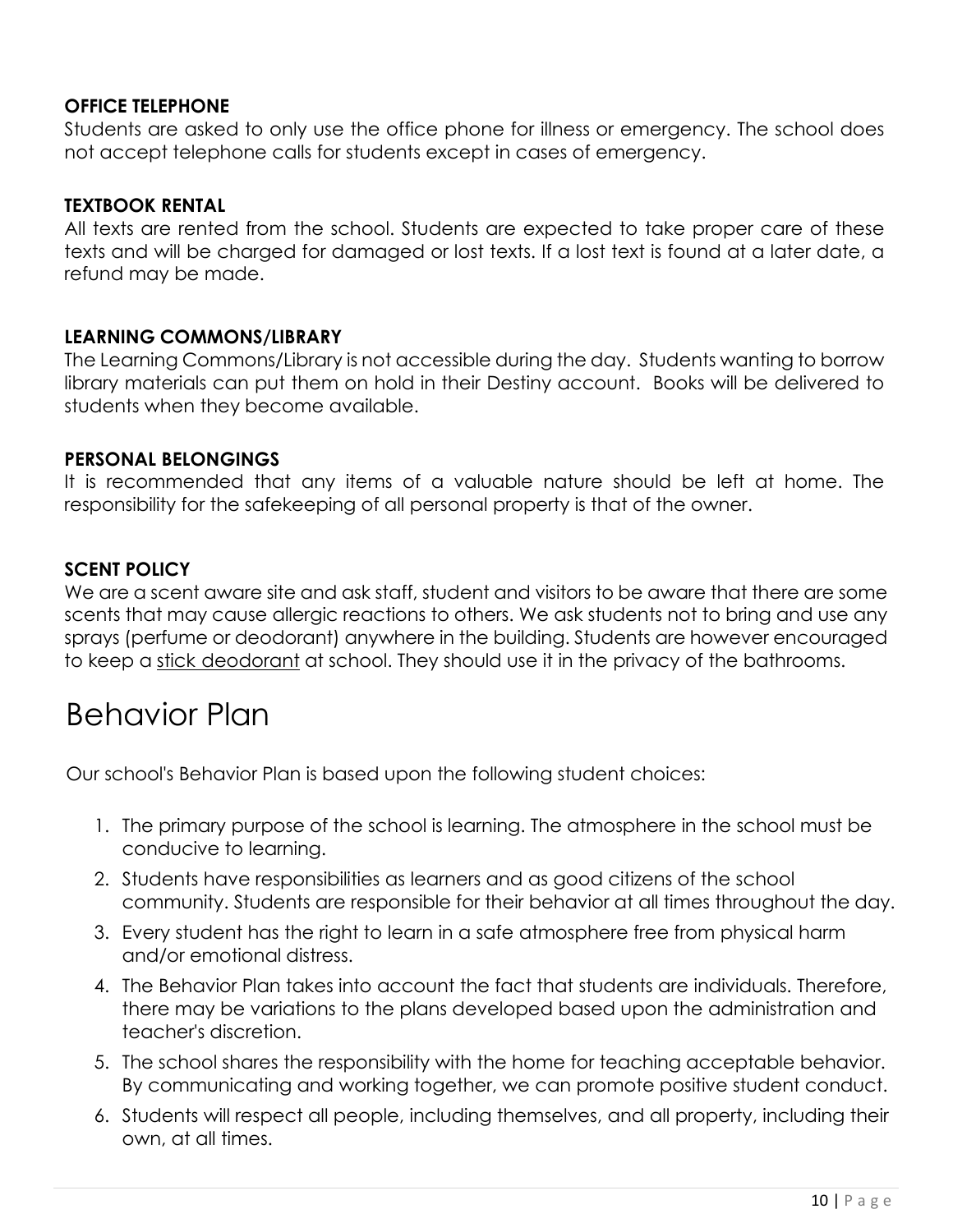### **MINOR AND MAJOR OFFENCES**

Students who commit an offence will be dealt with on an individual basis by staff and administration. As per the School Act and EIPS Procedures, a misbehavior may warrant the assignment of a study hall, an in-school suspension served in our PAWS Room, an out-ofschool suspension and potentially a referral to the Elk Island Public Schools Board of Trustees for expulsion.

### **VAPING**

Vaping has become a significant issue for youth in that vaping is harmful to one's health and may contain varied levels of nicotine and/or drugs. Sherwood Heights and Elk Island Public Schools is responding in a serious manner to any vape incidents. Students in possession of a vape and/or using a vape may be immediately suspended from school. Any vape materials will be confiscated and disposed of.

### **SUSPENSIONS**

- 1. A teacher has the right to suspend a student from one class period.
- 2. The principal may suspend a student in accordance with Section 36 of the School Act or if the student's conduct is injurious to the physical or mental well-being of others in the school.
- 3. In-school suspensions begin at 8:30 am and end at 3:00 pm. Students are required to bring a lunch and all required school materials. School work will be provided by staff.
- 4. The principal may suspend a student from school, from one or more class periods, courses or educational programs or from riding the school bus.

# **Athletics**

Sherwood Heights strives to offer a variety of athletic opportunities. The students are selected for these based on skill, coachability, effort in schoolwork and respect for other students and staff. Team members are expected to be ambassadors for Sherwood Heights.

The coach and staff advisor select the team. Team selection is not an easy task and much thought and consideration goes into this process. Team lists are posted outside the gym. There are no appeals; the coaches' decisions are final.

Students that do not perform in the classroom may see consequences in play time. A student serving a school suspension will not play/participate that day and may see other team consequences as well at the discretion of the coach. Parents will be contacted if there are any serious issues. Regular school behavior expectations apply to all students to be eligible for extracurricular activities such as school teams etc.

There is a fee levied for each team to cover tournaments, transportation, and uniform costs. Any extended field trips are an additional expense. (Fees may vary).

We strive to develop well-rounded individuals who demonstrate a good effort in all aspects of their schooling. Go Cougars Go!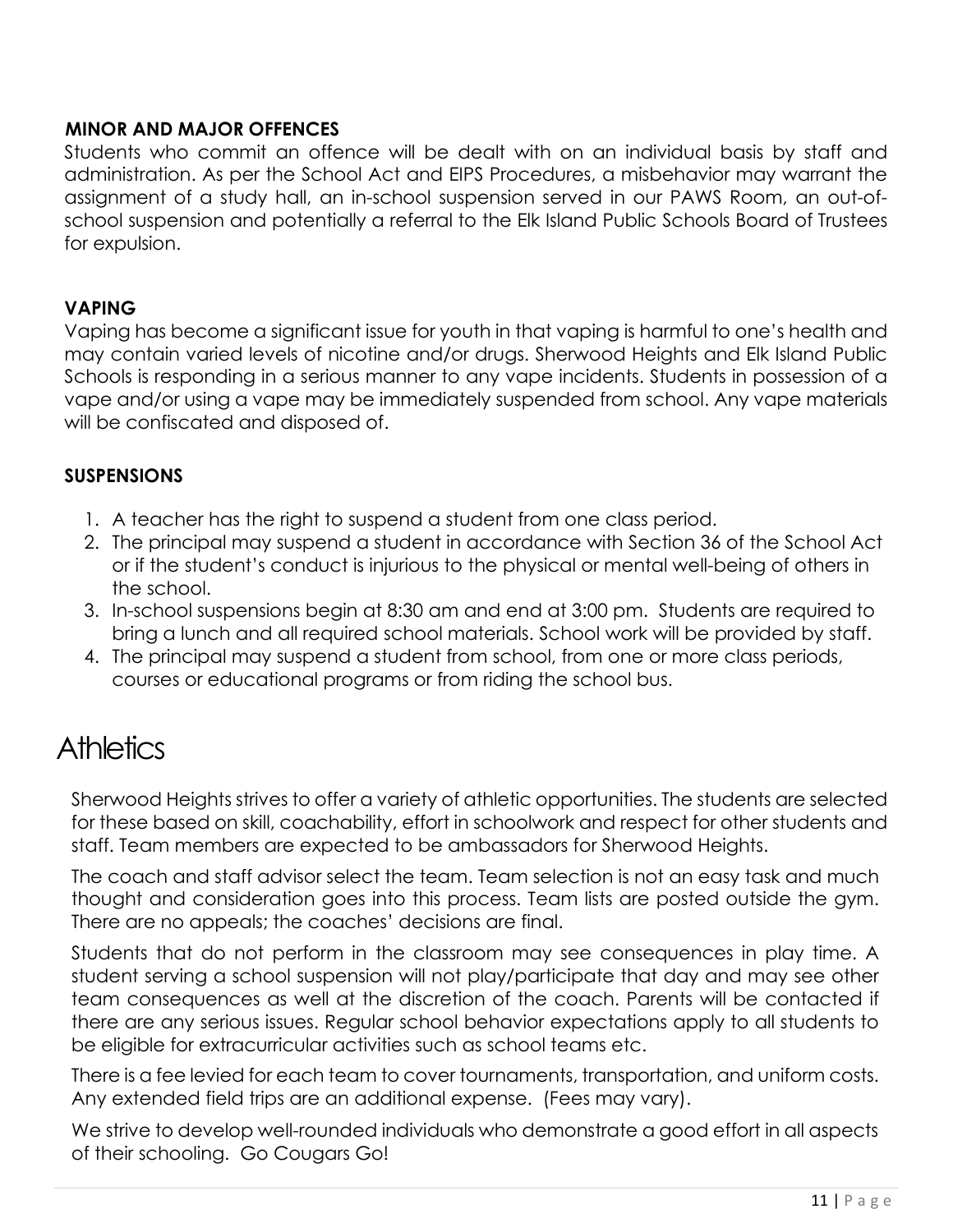| Team                      | <b>Time</b> | Format             |
|---------------------------|-------------|--------------------|
| X-Country Running         | Sept – Oct  | Boys/Girls         |
| <b>EIPS Championships</b> |             | Boys/Girls         |
| Zone Championships        |             | Age groups         |
| Provincials               |             |                    |
| Other races               |             |                    |
| Volleyball                | Sept – Nov  | Boys/Girls Jr.     |
|                           |             | Boys/Girls Sr.     |
| <b>Basketball</b>         | $Dec - Mar$ | Boys/Girls Jr.     |
|                           |             | Boys/Girls Sr.     |
| <b>Badminton</b>          | $Mar - May$ | Boys/Girls Jr./Sr. |
| Team Handball             | $Mar - May$ | Boys/Girls         |
| <b>Track</b>              | May – June  |                    |
| <b>EIPS Championships</b> |             | Boys/Girls         |
| Zone Track                |             | Age Groups         |

**NOTE:** Athletic competition dates are announced as the schedules are produced.

# Athletic Awards

An annual "Cougar Night" is traditionally held mid-June. This Awards event recognizes our sports teams, highlights their accomplishments and pays tribute to our top athletes.

Coaches on each team choose 3 award recipients: Most Improved Player, player with the biggest "heart", and Most Valuable Player. Track and Cross-Country teams will recognize the most valuable athletes by age group and gender.

A highlight of the Athletic Awards is recognizing the top male/female athletes in each grade. These award winners are chosen by the coaching staff and athletic department at the end of the year. Top athletes participate in multiple sports and make an outstanding contribution throughout the year.

Should the athletics program start up again, the school will inform parents and students of any changes.

# Academic Awards

Students in Sherwood Heights are encouraged to strive for excellence in academic and extra-curricular activities. We celebrate our achievements in the fall of each year.

### **HONOURS**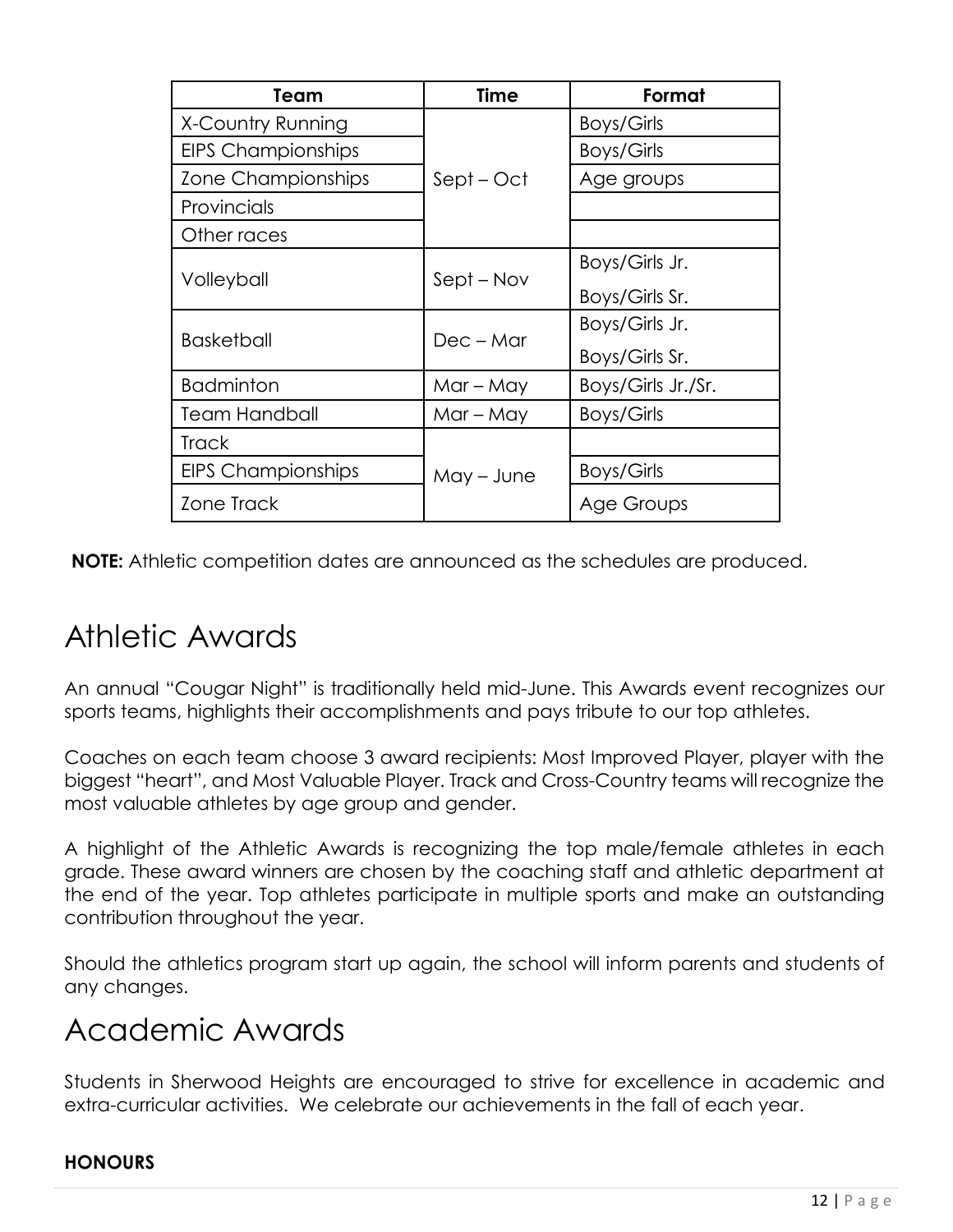Academic Honour Certificates are presented to students achieving a combined average of at least 80% in the four core courses (language arts, social studies, science, and mathematics).

- a) To be eligible for Honours, students also must have passed all other courses.
- b) For students in French Immersion, Honours includes the four core courses and French Language Arts.

### **HONOURABLE MENTION**

Honorable Mention standing is given to students who achieve a final average between 75.0% and 79.9% in the four core courses of Language Arts, Mathematics, Science and Social Studies. In the French Immersion program, Honorable Mention includes the four academic subjects and French Language Arts.

To be eligible for Honorable Mention, students also must have passed all other courses. A certificate will be given to each student achieving honorable mention.

### **HIGHEST ACADEMIC AWARDS**

Certificates will be awarded to the top student at each grade level in Language Arts, Social, Science, Mathematics, and French Language Arts. The Highest Academic students in grade 7, 8, and 9 will receive a plaque and monetary award.

### **COMPLEMENTARY COURSE AWARDS**

The complementary course awards acknowledge students who achieve A level results in all their options. These awards include Art, Band, Computers, Fashion/Foods & Technology Studies, Drama, French Second Language, Leadership, Outdoor Education, Physical Education, and Sports Acceleration. Students will receive a certificate for their achievement. As well, the top Gr. 7, 8, and 9 student in each complementary area will receive an award. In Physical Education, the top male and female in grade 7, 8, and 9 will receive an award.

### **COUGAR AWARD**

This award recognizes a student in grade 9 who has contributed to the school above and beyond academics and sports. This individual will have given of himself/herself to enhance the life of Sherwood Heights and have done the most to make our school a better place. The student will have demonstrated outstanding personal leadership qualities.

# Grade 9 Farewell

Grade 9 students, their parents, and an administrator plan a farewell celebration traditionally held in June. Parents of our grade 9 students will be invited to join a planning committee to work with the school to plan and run the farewell event. Currently, large group gatherings are prohibited and the planning committee will be exploring options to celebrate our students.